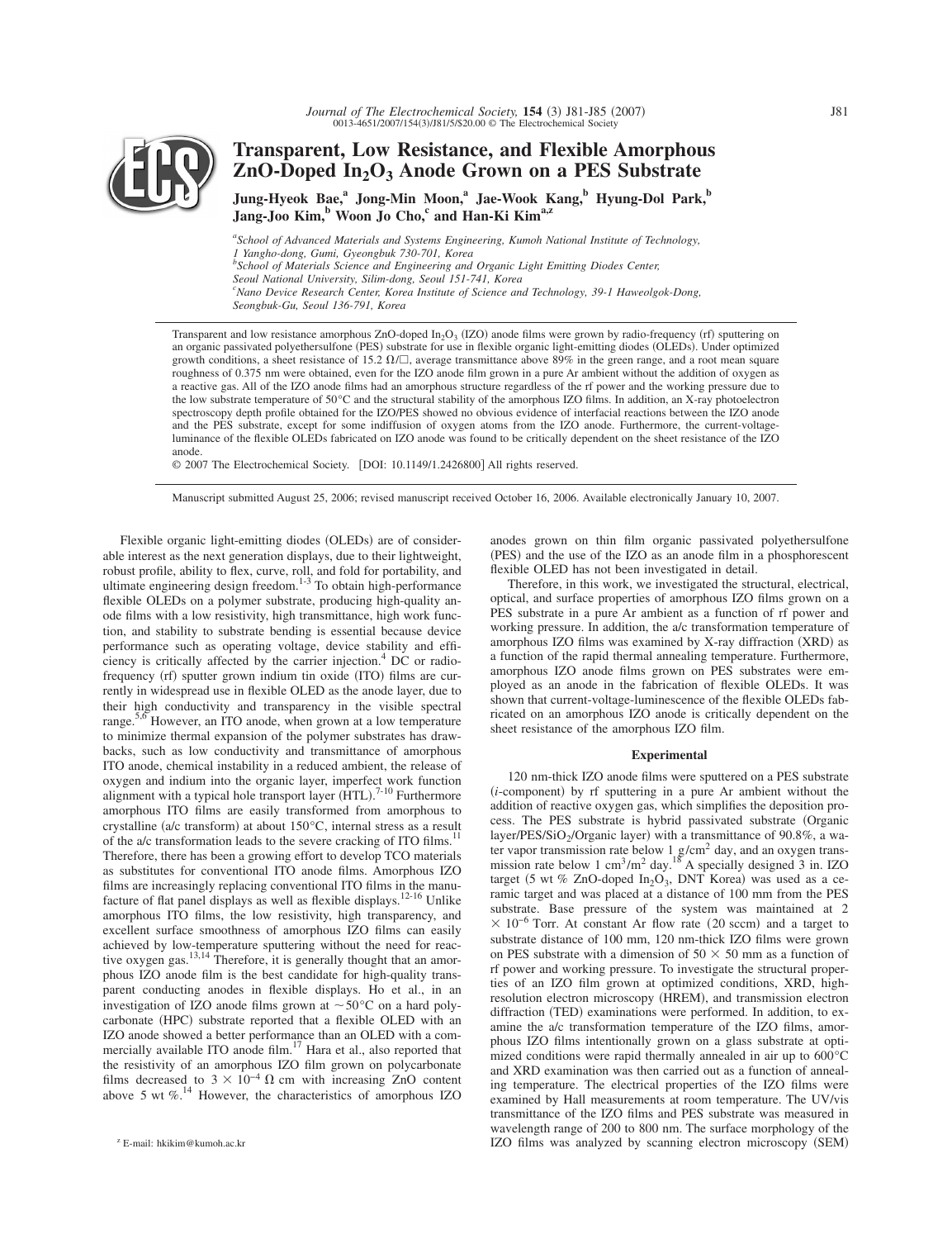

Figure 1. (Color online) Deposition rate and sheet resistance of an IZO anode grown on PES substrate as a function of (a) rf power and (b) working pressure, respectively.

and atomic force microscopy (AFM). In addition, the binding energy of the IZO films was examined by XPS (PHI5200) using an Al  $K\alpha$ source in an ultrahigh vacuum system with a base pressure of  $\sim 10^{-10}$  Torr. The XPS depth profile of IZO/PES was also performed to investigate interfacial reactions between the IZO and the PES substrate. To determine the effect of the sheet resistance of IZO anode films on density-voltage-luminescence (J-V-L) characteristics of flexible OLEDs, phosphorescent OLED were prepared with structures of Al/organiclayers/IZO/PES. All organic layers were grown on IZO anode films with different sheet resistance by thermal evaporation at  $1 \times 10^{-7}$  Torr in the following order: hole transporting layer (HTL)/emission layer (EL)/hole blocking layer (HBL)/ electron transporting layer (ETL)/electron injection layer (EIL) 40 nm thick  $\alpha$ -napthylphenlylbiphenyl (NPB) and 30 nm thick 4,4'-bis(9-carbazolyl)-biphenyl (CBP) doped with 6 wt %  $[\text{Ir}(\text{ppy})_3]$  were used as the HTL and EL, respectively. Subsequently, a 10 nm thick 2,9-dimethyl-4,7-diphenyl-1,10-phenanthroline (bathocuproine: BCP) layer was grown on the EL layer as a HBL layer. A 40 nm thick tris-(8-hydroxyquinoline)aluminum (Alq<sub>3</sub>) ETL layer and a 1 nm LiF (EIL) layer were then deposited. Finally, a 100 nm thick Al cathode layer was patterned using a shadow metal mask. The current J-V-L characteristics of phosphorescent OLEDs fabricated on different anode materials were measured with a Keithely 2400 and a Si photodiode mounted below the OLEDs.

## **Results and Discussion**

Figure 1 shows the sheet resistance and deposition rate of the IZO films as a function of rf power and working pressure at a constant flow of pure Ar (20 sccm) and a working pressure of 8 mTorr to determine the optimum electrical properties of the IZO films. The sheet resistance of an IZO film with thickness of 120 nm dramati-



Figure 2. (Color online) Optical transmission spectra for IZO films deposited on a PES substrate and a bare PES substrate.

cally decreased with an increase in RF power without heating the PES substrate in Fig. 1a. The minimum sheet resistance of 15.2  $\Omega/\square$  was obtained using an rf power of 60 W. The decrease in sheet resistance in the IZO films with increasing rf power can be attributed to the enhancement in kinetic energy of sputtered IZO atoms in the pure Ar ambient. Pan et al., investigating the influence of sputtering parameters on the optical and electrical properties of IZO, reported that the decrease in resistivity of IZO films with increasing rf power is related to an increase in the density of the IZO film and the elimination of phonon scattering and ionized impurity scattering.<sup>18</sup> Figure 1b shows the sheet resistance of IZO films as a function of working pressure at a constant Ar flow rate (20 sccm) and an rf power of 60 W. These data show that an increase in working pressure from 5 mTorr to 8 mTorr resulted in a decreased sheet resistance of IZO films. However, a further increase in working pressure led to an increase in sheet resistance of the IZO film due to the low kinetic energy of sputtered IZO atoms.

The optical transmittance of the IZO films grown at optimized conditions  $(60 \text{ W}$  rf power and  $8 \text{ mTorr}$ ) on PES substrates in the visible range is shown in Fig. 2 with the inset of the curved IZO/ PES substrate. These findings clearly show that the transmittance of the IZO film is fairly high even though it was prepared at room temperature without oxygen reactive gas. Although the transmittance of the IZO film in the blue region is lower than that of the PES substrate, the average optical transmittance  $(89.1\%)$  of the IZO anode in the green region between 500 and 550 nm is identical to that of a PES substrate (90.1%). To obtain transparent ITO anode films, an ITO film is generally grown at a high substrate temperature (200–300°C) under a flow of oxygen reactive gas. From the view of the process temperature for flexible OLEDs, IZO films with a high transmittance are the preferred TCO materials because they can simply be obtained at room temperature without the addition of reactive oxygen gas.

To investigate the structural properties of IZO films grown on a PES substrate in a pure Ar ambient, an XRD examination was carried out. Figure 3 shows XRD plots of IZO films as a function of rf power at a constant Ar flow rate (20 sccm), a working pressure of 8 mTorr, and a substrate to target distance of 100 mm. All XRD plots of the IZO films exhibit a broad peak ( $2\theta = \sim 34^{\circ}$ ), indicating a completely amorphous structure. The broad peak position is similar to diffraction peak of  $In_2O_3$  (222), which is the component of an IZO film. XRD plots (not shown here) of the IZO films grown at different working pressure also show an amorphous structure at all working pressure ranges due to the low substrate temperature and the stability of IZO materials. The stability of the amorphous IZO phase below 500°C can be explained by the immiscibility of ZnO and  $In_2O_3$ .<sup>1</sup> For the crystallization of IZO films, phase separation of ZnO and  $In_2O_3$  is required. During the phase separation of IZO, Zn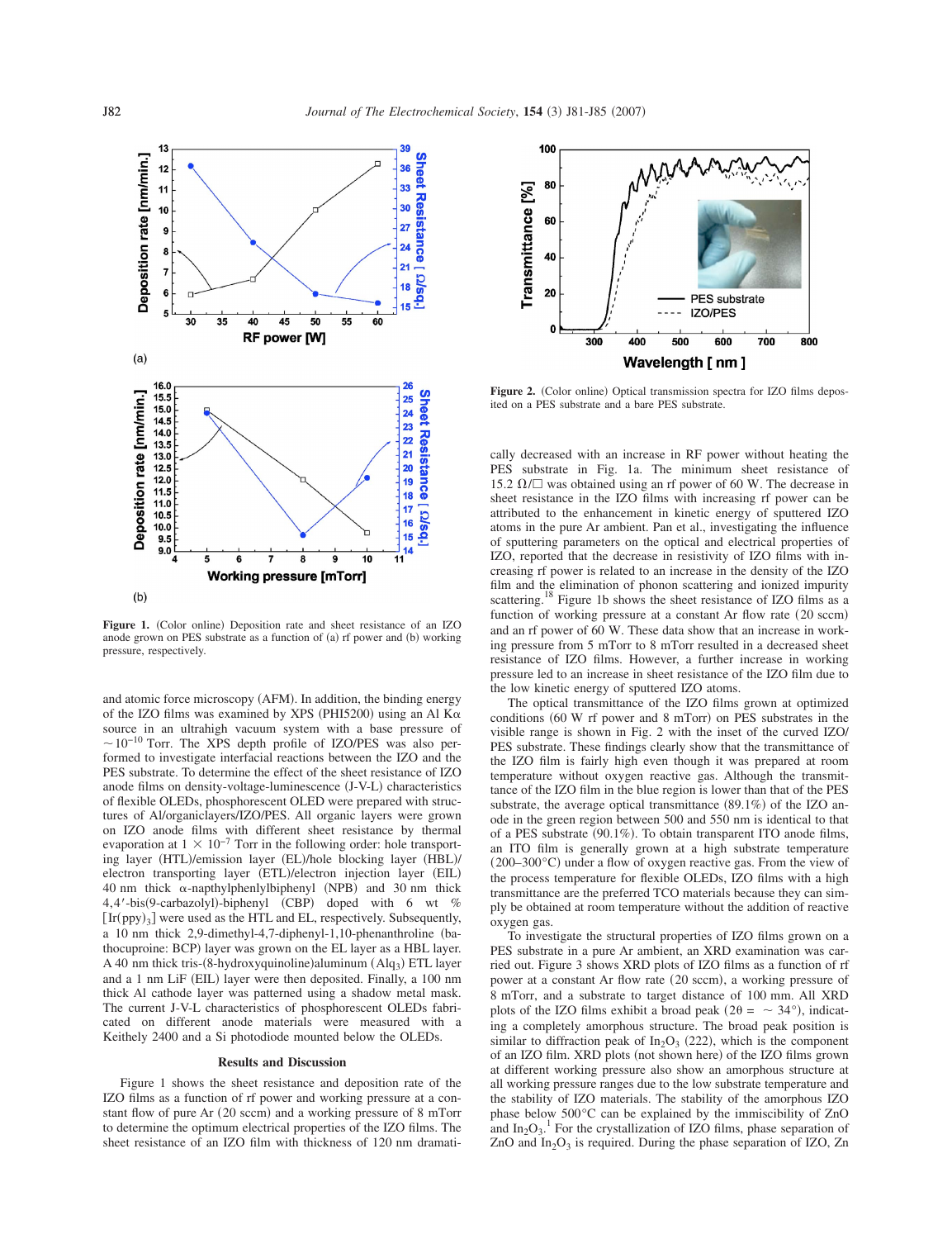

**Figure 3.** (Color online) XRD plot of IZO anode films grown on a PES substrate as a function of rf power.

must be rejected from the crystallizing ITO structure. However, the kinetics of phase separation or Zn rejection are very low; as a result, the amorphous IZO can maintain a more stable amorphous structure than conventional ITO films. $<sup>1</sup>$  Jung et al., investigating the influence</sup> of sputtering parameters on the properties of amorphous IZO films, also reported that crystallization temperature of an amorphous IZO film appears to be between 500 and 600°C, which was confirmed by differential thermal analysis (DTA).<sup>19</sup> Therefore, it is thought that the structural stability of the amorphous IZO films is beneficial for the stable performance of flexible OLEDs.

To investigate the microstructure of an amorphous IZO film grown on Si substrate at optimized conditions 60 W rf power, 8 mTorr), both HREM and TED examinations were employed. Figure 4 shows a HREM image obtained from the IZO film with an inset of a TED pattern obtained from IZO film. The uniform contrast of the IZO film indicates that the structure of the IZO anode films on Si substrate is completely amorphous, as expected from the XRD results. The TED patterns of all IZO films also exhibit a diffused ring pattern indicative of a completely amorphous structure. However, conventional ITO films prepared by dc or rf sputtering at room temperature had polycrystalline or amorphous structures with microcrystallines due to the low a/c transformation temperature.<sup>11</sup>



**Figure 4.** Cross-sectional HREM image obtained from an IZO anode layer grown on a Si substrate with the inset of a TED pattern.



Figure 5. (Color online) XRD plot of IZO anode films grown on a glass substrate as a function of rapid thermal annealing temperature.

Even if an ITO film is prepared at room temperature, crystallization occurs rapidly at low homogeneous temperatures  $(T/T_m)$  $< 0.19 - 150$ °C).<sup>20,21</sup>

To observe the a/c transformation temperature of an IZO film grown on a glass substrate in a pure Ar ambient, amorphous IZO films were intentionally prepared on glass substrates. The amorphous IZO/glass samples were then rapid thermally annealed in nitrogen ambient for 3 min. Figure 5 shows an XRD plot of the IZO films as a function of annealing temperature. No diffraction peak was observed below a temperature of 500°C. However, XRD plots of the 500- and 600°C annealed samples exhibit several peaks at  $2\theta = 21.22^{\circ}$  (211), 30.1° (222), 35.20° (400), 50.44° (440), and  $60.22^{\circ}$  (622), indicative of a crystalline structure. Although the temperature for  $a/c$  transformation is lower than reported data,  $19$  this confirms that the amorphous IZO films crystallized at a fairly high temperature due to the stability of the amorphous IZO structure.

The chemical binding state of the IZO films was investigated by XPS analysis as a function of rf power. Figure 6a-c shows the XPS peaks for O 1s, In 3d, and Zn 2p obtained for the IZO film as a function of rf power, respectively. As rf power is increased, no obvious change in the O 1s, In 3d, and Zn 2p peaks was observed. However, the lower binding peak in the O 1s peak obtained from an IZO film grown at 60 W rf power is higher that that obtained from an IZO film grown at 30 W rf power as shown in Fig. 4a. John et al. reported that two types of  $O^{2-}$  ions, a lower binding energy peak  $(O_{II})$  from the  $O^{2-}$  ion have neighboring In atoms with their full complement and the higher binding energy peak  $(O<sub>I</sub>)$  corresponds to oxygen-deficient regions.<sup>22</sup> Therefore, the decrease in higher binding peaks in O 1s peak indicates that the oxygen vacancies are decreased with increasing rf power due to the high density of the IZO film. Because the number of oxygen vacancies decreased with IZO finite because the number of  $\frac{1}{2}$  or  $\frac{1}{2}$  intensity of the higher binding energy peak decreased, consistent with the conclusion reported by John et al.<sup>2</sup>

Figure 7 shows the XPS depth profile obtained from the IZO/ PES substrate sample. The IZO layer is well defined, indicating the absence of significant interfacial reactions between the IZO and the PES substrate due to the low substrate temperature. However, it is noteworthy that a small amount of oxygen atoms indiffused into the PES substrate. Although the PES substrate was passivated by organic layer, the less closely packed structure of organic passivation layer resulted in the indiffusion of oxygen atoms. Therefore, it would be desirable to passivate the both sides of the PES substrate with inorganic thin film to prevent the diffusion of oxygen atoms.

Figure 8 shows SEM and AFM surface images of an IZO film prepared at optimized conditions (60 W of rf power, 8 mTorr). Both images are very smooth and featureless without defects such as voids, cracks, and channels. The root mean square (rms) roughness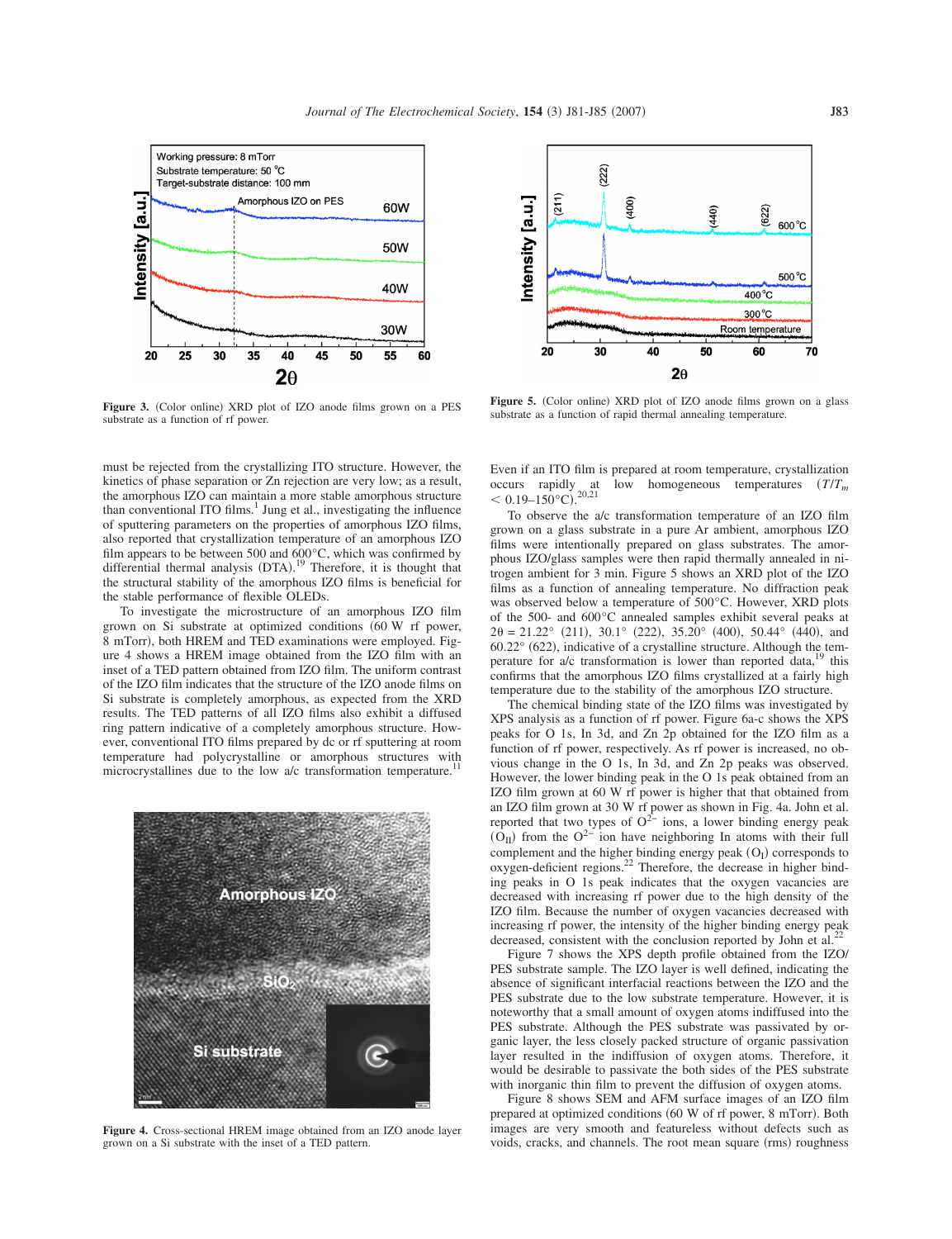

**Figure 6.** (Color online) XPS spectra of (a) O 1s, (b) In 3d, and (c) Zn 2p obtained for IZO anode films grown on a PES substrate as a function of rf power.

and peak-to-valley (PTV) values are 0.375 nm and 3.579 nm, obtained when the IZO film was grown at optimized conditions. These extremely low RMS roughness and PTV values indicate that IZO is a promising candidate for a substitute conventional ITO as the anode layer in flexible OLEDs. The smooth surface of the anode layer is very important in flexible OLEDs because excessive current can be generated by an anode film with a high PTV value.

Figure 9 shows the structure of a flexible OLED and the current density-voltage (J-V) characteristics of a flexible OLED fabricated on amorphous IZO anode films with different sheet resistance with the inset of luminance-current density plot. As shown in Fig. 9a, all of the organic layers were deposited on the side of PES substrate passivated by only organic layer. The outside of the PES substrate was passivated by inorganic $(SiO<sub>2</sub>)$ /organic layer to prevent oxygen



Figure 7. (Color online) XPS depth profile of IZO/PES substrate.

gas and moisture indiffusion from air though PES substrate. Even though both sides of the PES substrate were passivated by organic and inorganic/organic layers, the substrate shows high transmittance as shown in Fig. 3. Figure 9b shows that the flexible OLED fabricated on an IZO anode with a lower sheet resistance exhibits a lower turn on voltage and a higher current density. This indicates that the sheet resistance of anode layer critically affects the electrical properties of flexible OLEDs. The total resistance between A and B in Fig. 9a can be divided into four components: resistance of the metallic cathode  $R_m$ , resistance of organic layer  $R_o$ , resistance of the semiconducting IZO layer R<sub>IZO</sub>, and contact resistance between each layer R*c*. The contact resistance includes all interfaces such as cathode/organic, organic/organic, and organic/IZO contacts. Therefore the total resistance can be expressed as<sup>23</sup>

$$
R_T = R_m + R_o + R_{IZO} + R_c \tag{1}
$$

Because the resistance of the IZO anode layer is determined by the sheet resistance, the electrical characteristics of flexible OLED are also affected by the sheet resistance of the IZO anode layer. Although other resistance components, especially the contact resistance, critically influence the performance of flexible OLED, the correlation between the sheet resistance of the IZO and the J-V behavior of a flexible OLED shown in Fig. 9b suggest that the sheet resistance of the IZO anode also plays an important role in the performance of flexible OLEDs. As expected from the J-V curve, a flexible OLED with lower sheet resistance exhibits higher luminance at the same current density as shown inset of Fig. 9b. Because the J-V-L characteristics of an OLED strongly depends on not only the type of organic materials but OLED quality, a direct comparison of the J-V-L curve of a IZO based flexible OLED with a previous results is difficult.<sup>17</sup> However, good J-V-L characteristics of flexible OLED fabricated on the amorphous IZO anode indicate that the amorphous IZO anode is a promising candidate for a substitute for a conventional crystalline ITO anode for use in high-quality flexible displays.



**Figure 8.** SEM and AFM surface images of the IZO anode film grown on PES substrate at optimized condition.